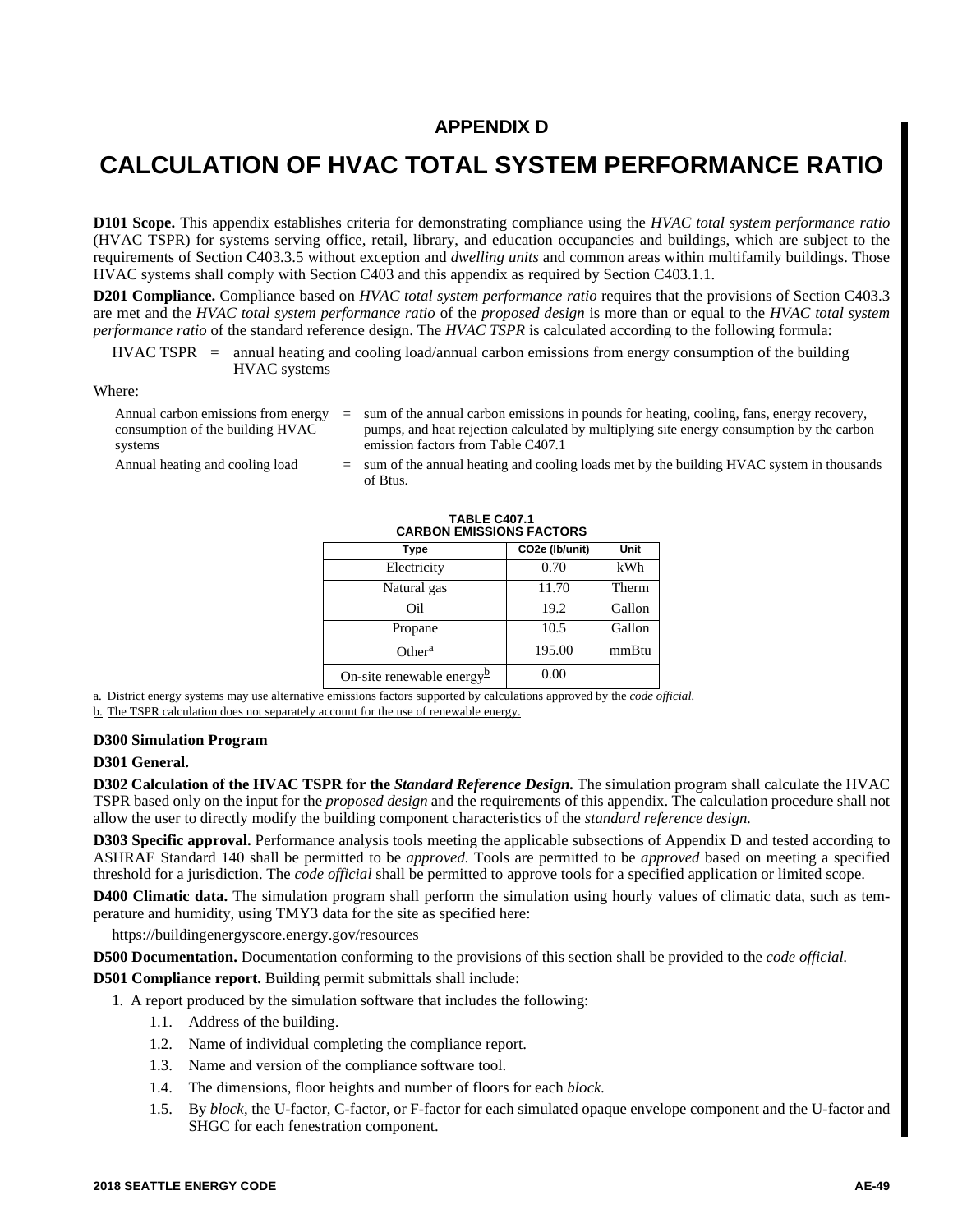- 1.6. By *block* or by surface for each block, the fenestration area.
- 1.7. By *block,* a list of the HVAC equipment simulated in the *proposed design* including the equipment type, fuel type, equipment efficiencies and system controls.
- 1.8. The *HVAC total system performance ratio* for both the *standard reference design* and the *proposed design.*
- 2. A mapping of the actual building HVAC component characteristics and those simulated in the *proposed design* showing how individual pieces of HVAC equipment identified above have been combined into average inputs as required by Section D601.11 including:
	- 2.1. Fans
	- 2.2. Hydronic pumps
	- 2.3. Air handlers
	- 2.4. Packaged cooling equipment
	- 2.5. Furnaces
	- 2.6. Heat pumps
	- 2.7. Boilers
	- 2.8. Chillers
	- 2.9. Cooling towers
	- 2.10. Electric resistance coils
	- 2.11. Condensing units
	- 2.12. Motors for fans and pumps
	- 2.13. Energy recovery devices

For each piece of equipment identified above include the following as applicable:

- 2.14. Equipment name or tag consistent with that found on the design documents.
- 2.15. Efficiency level.
- 2.16. Capacity.
- 2.17. Input power for fans and pumps.
- 3. Floor plan of the building identifying how portions of the buildings are assigned to the simulated *blocks* and areas of the building that are not covered under the requirements of Section C403.1.1.

**D600 Calculation procedure.** Except as specified by this appendix, the *standard reference design* and *proposed design* shall be configured and analyzed using identical methods and techniques.

**D601 Simulation of the proposed building design.** The *proposed design* shall be configured and analyzed as specified in this section.

**D601.1 Utility rates.** For the purpose of calculating the HVAC TSPR the following simple utility rate determined by the Washington State Department of Commerce shall be used:

\$0.112/kWh of electricity

\$1.158/therm of fossil fuel

**D601.2 Block geometry.** The geometry of buildings shall be configured using one or more *blocks.* Each block shall define attributes including block dimensions, number of floors, floor to floor height and floor to ceiling height. Simulation software may allow the use of simplified shapes (such as rectangle, L shape, H Shape, U shape or T shape) to represent *blocks.* Where actual building shape does not match these pre-defined shapes, simplifications are permitted providing the following requirements are met:

- 1. The *conditioned floor area* and volume of each *block* shall match the proposed design within 10 percent.
- 2. The area of each exterior envelope component from Table C402.1.4 is accounted for within 10 percent of the actual design.
- 3. The area of vertical fenestration and skylights is accounted for within 10 percent of the actual design.
- 4. The orientation of each component in 2 and 3 above is accounted for within 45 degrees of the actual design.

The creation of additional *blocks* may be necessary to meet these requirements.

**Exception:** Portions of the building that are unconditioned or served by systems not covered by the requirements of Section C403.1.1 shall be omitted.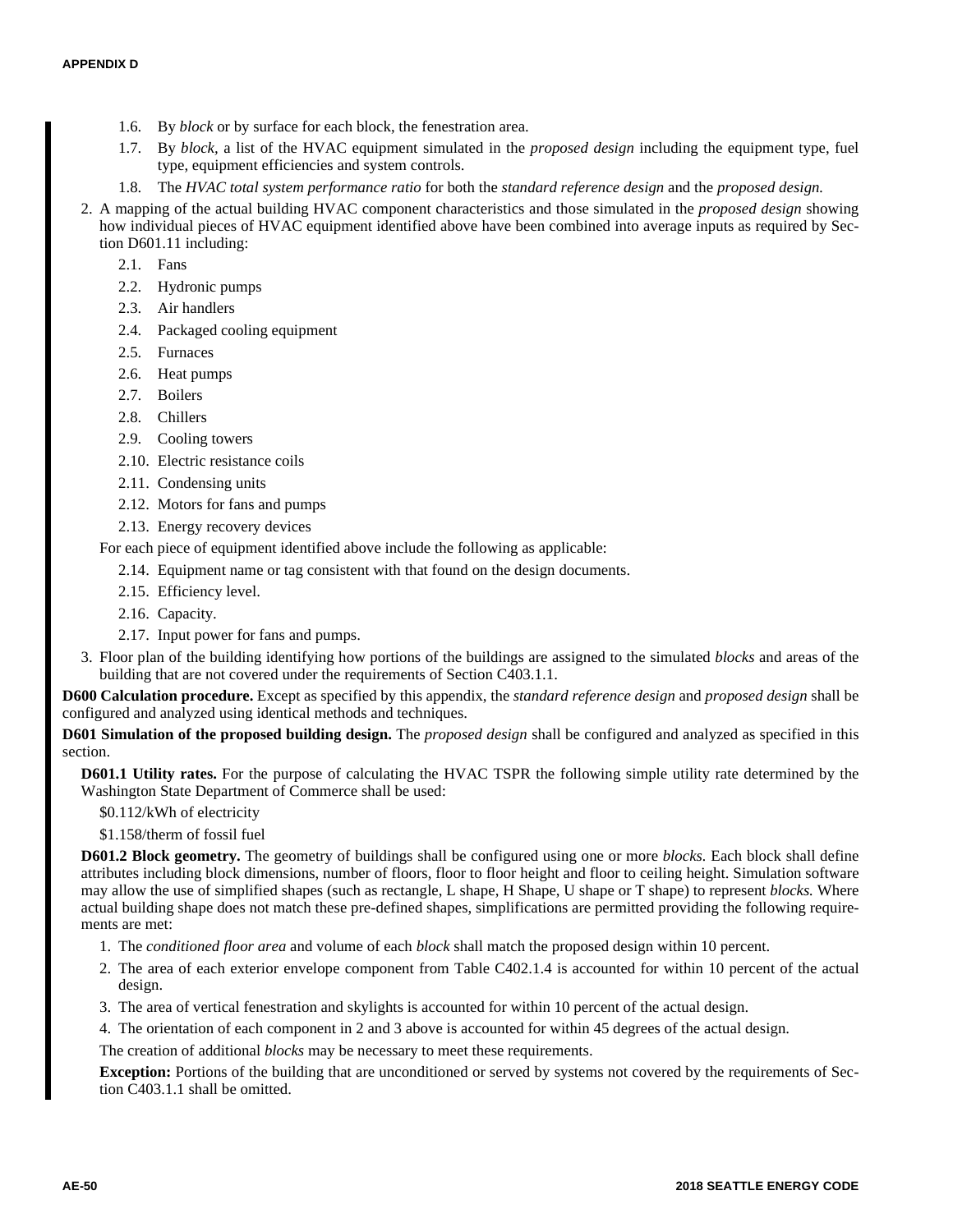**D601.2.1 Number of blocks.** One or more *blocks* may be required per building based on the following restrictions:

- 1. Each *block* can have only one occupancy type (multifamily *dwelling unit,* multifamily common area, office, library, education, or retail). Therefore, at least one single *block* shall be created for each unique use type.
- 2. Each *block* can be served by only one type of HVAC system. Therefore, a single *block* shall be created for each unique HVAC system and use type combination. Multiple HVAC units of the same type may be represented in one *block.* Table (( $\overline{D601.10.2}$ ))  $\overline{D601.11.2}$  provides directions for combining multiple HVAC units or components of the same type into a single *block.*
- 3. Each *block* can have a single definition of floor to floor or floor to ceiling heights. Where floor heights differ by more than two feet, unique *blocks* should be created for the floors with varying heights.
- 4. Each *block* can include either above grade or below grade floors. For buildings with both above grade and below grade floors, separate *blocks* should be created for each. For buildings with floors partially above grade and partially below grade, if the total wall area of the floor(s) in consideration is greater than or equal to 50 percent above grade, then it should be simulated as a completely above grade *block,* otherwise it should be simulated as a below grade *block.*
- 5. Each wall on a façade of a *block* shall have similar vertical fenestration. The product of the proposed design U-factor times the area of windows (UA) on each façade of a given floor cannot differ by more than 15 percent of the average UA for that façade in each *block.* The product of the proposed design SHGC times the area of windows (USHGC) on each façade of a given floor cannot differ by more than 15 percent of the average USHGC for that façade in each *block.* If either of these conditions are not met, additional *blocks* shall be created consisting of floors with similar fenestration.
- 6. For a building model with multiple *blocks,* the *blocks* should be configured together to have the same adjacencies as the actual building design.

**D601.3 Thermal zoning.** Each floor in a *block* shall be modeled as a single thermal zone or as five thermal zones consisting of four perimeter zones and a core zone. Below grade floors shall be modeled as a single thermal *block.* If any façade in the block is less than 45 feet in length, there shall only be a single thermal zone per floor. Otherwise each floor shall be modeled with five thermal zones. A perimeter zone shall be created extending from each façade to a depth of 15 feet. Where facades intersect, the zone boundary shall be formed by a 45 degree angle with the two facades. The remaining area or each floor shall be modeled as a core zone with no exterior walls.

## **D601.4 Occupancy.**

**D601.4.1 Occupancy type.** The occupancy type for each *block* shall be consistent with the building area type as determined in accordance with C405.4.2.1. Portions of the building that are building area types other than multifamily, office, school (education), library, or retail shall not be not be included in the simulation.

**D601.4.2 Occupancy schedule, density, and heat gain.** The occupant density, heat gain, and schedule shall be for multifamily, office, retail, library, or school as specified by ASHRAE Standard 90.1 Normative Appendix C.

### **D601.5 Envelope components.**

**D601.5.1 Roofs.** Roofs will be modeled with insulation above a steel roof deck. The roof U-factor and area shall be modeled as in the proposed design. If different roof thermal properties are present in a single block, an area weighted U-factor shall be used. Roof solar absorbtance shall be modeled at 0.70 and emittance at 0.90.

**D601.5.2 Above grade walls.** Walls will be modeled as steel frame construction. The U-factor and area of above grade walls shall be modeled as in the proposed design. If different wall constructions exist on the façade of a block an areaweighted U-factor shall be used.

**D601.5.3 Below grade walls.** The C-factor and area of below grade walls shall be modeled as in the proposed design. If different slab on grade floor constructions exist in a block, an area-weighted C-factor shall be used.

**D601.5.4 Above grade exterior floors.** Exterior floors shall be modeled as steel frame. The U-factor and area of floors shall be modeled as in the proposed design. If different wall constructions exist in the block an area-weighted U-factor shall be used.

**D601.5.5 Slab on grade floors.** The F-factor and area of slab on grade floors shall be modeled as in the proposed design. If different below grade wall constructions exist in a block, an area-weighted F-factor shall be used.

**D601.5.6 Vertical fenestration.** The window area and area weighted U-factor and SHGC shall be modeled for each façade based the proposed design. Each exterior surface in a block must comply with Section D601.2.1 item 5. Windows will be combined in to a single window centered on each façade based on the area and sill height input by the user.

**D601.5.7 Skylights.** The skylight area and area weighted U-factor and SHGC shall be modeled for each floor based the proposed design. Skylights will be combined in to a single skylight centered on the roof of each zone based on the area and sill height input by the user.

**D601.6 Lighting.** Interior lighting power density shall be equal to the allowance in Table C405.4.2(1) for multifamily, office, retail, library, or school. The lighting schedule shall be for multifamily, office, retail, library, or school as specified by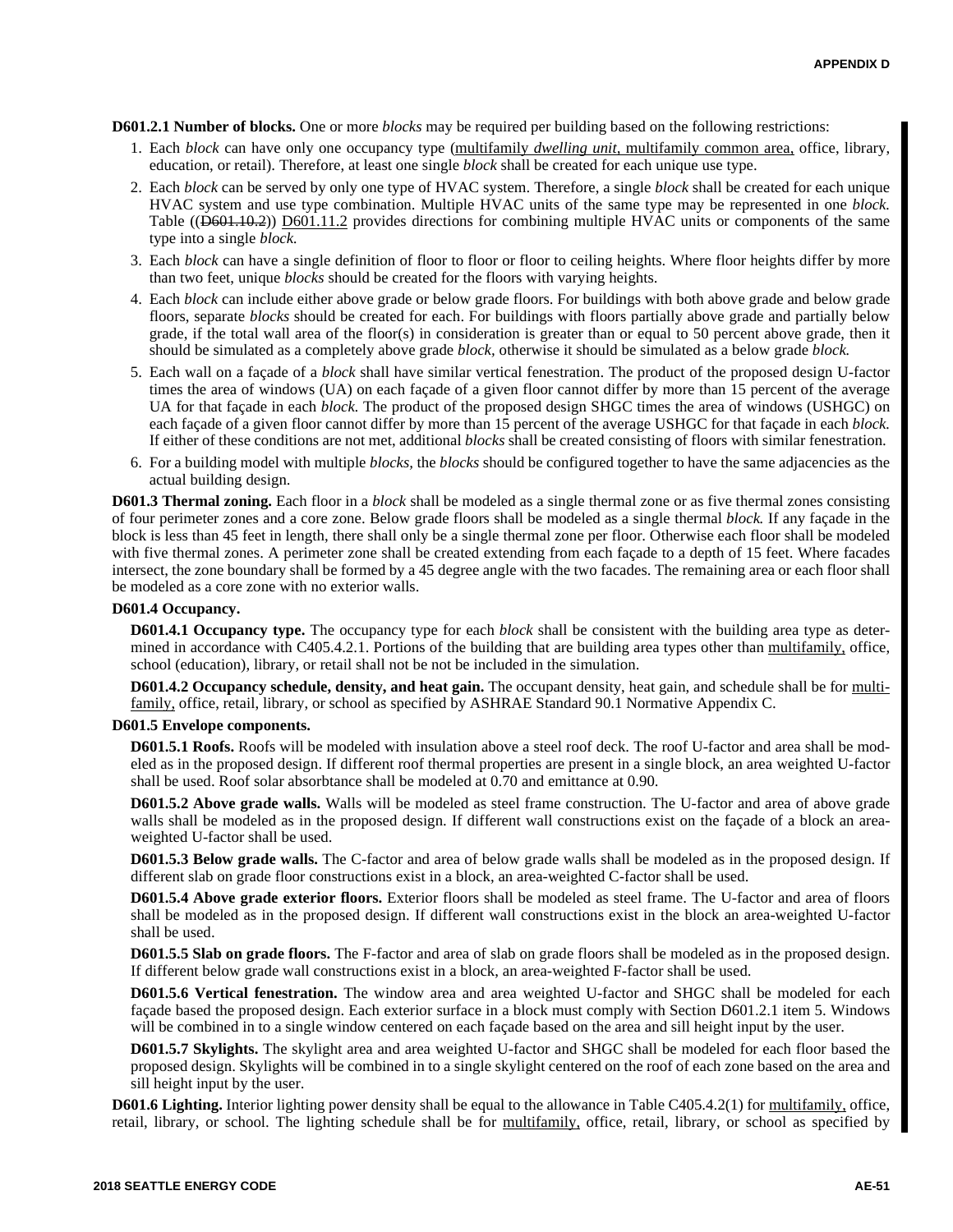ASHRAE Standard 90.1 Normative Appendix C. The impact of lighting controls is assumed to be captured by the lighting schedule and no explicit controls shall be modeled. Exterior lighting shall not be modeled.

**D601.7 Miscellaneous equipment.** The miscellaneous equipment schedule and power shall be for multifamily, office, retail, library, or school as specified by ASHRAE Standard 90.1 Normative Appendix C. The impact of miscellaneous equipment controls is assumed to be captured by the equipment schedule and no explicit controls shall be modeled.

## **Exceptions:**

1. Multifamily dwelling units shall have a miscellaneous load density of  $0.42 \text{ W/ft}^2$ 

2. Multifamily common areas shall have a miscellaneous load density of  $0 \text{ W/ft}^2$ 

**D601.8 Elevators.** Elevators shall not be modeled.

**601.9 Service water heating equipment.** Service water heating shall not be modeled.

**D601.10 On-site renewable energy systems.** On-site Renewable Energy Systems shall not be modeled.

**D601.11 HVAC equipment.** HVAC systems shall meet the requirements of Section C403 Mechanical Systems.

**D601.11.1 Supported HVAC systems.** At a minimum, the HVAC systems shown in Table D601.11.1 shall be supported by the simulation program.

#### **Table D601.11.1 PROPOSED BUILDING HVAC SYSTEMS SUPPORTED BY HVAC TSPR SIMULATION SOFTWARE**

| System No. | <b>System Name</b>                                             | <b>System Abbreviation</b> |
|------------|----------------------------------------------------------------|----------------------------|
|            | Packaged Terminal Air Conditioner                              | <b>PTAC</b>                |
| 2          | Packaged Terminal Air Heat Pump                                | <b>PTHP</b>                |
| 3          | Packaged Single Zone Gas Furnace                               | <b>PSZGF</b>               |
| 4          | Packaged Single Zone Heat Pump (air to air only)               | <b>PSZHP</b>               |
| 5          | Variable Refrigerant Flow (air cooled only)                    | <b>VRF</b>                 |
| 6          | Four Pipe Fan Coil                                             | <b>FPFC</b>                |
| 7          | Water Source Heat Pump                                         | <b>WSHP</b>                |
| 8          | Ground Source Heat Pump                                        | <b>GSHP</b>                |
| 9          | Packaged Variable Air Volume (DX cooling)                      | <b>PVAV</b>                |
| 10         | Variable Air Volume (hydronic cooling)                         | <b>VAV</b>                 |
| 11         | Variable Air Volume with Fan Powered Terminal Units            | <b>VAVFPTU</b>             |
| 12         | Dedicated Outdoor Air System (in conjunction with systems 1-8) | <b>DOAS</b>                |

**D601.11.2 Proposed building HVAC system simulation.** The HVAC systems shall be modeled as in the proposed design with clarifications and simplifications as described in Table D601.11.2. System parameters not described in the following sections shall be simulated to meet the minimum requirements of Section C403. All zones within a block shall be served by the same HVAC system type as described in Section D601.2.1 item 2. Where multiple system components serve a block, average values weighed by the appropriate metric as described in this section shall be used. Heat loss from ducts and pipes shall not be modeled.

**Exception:** Where the building permit applies to only a portion of an HVAC system and remaining components will be designed under a future building permit, the future components shall be modeled to meet, but not exceed, the requirements of Section C403.

| Category                                       | <b>Parameter</b>      | <b>Fixed or User Defined</b> | Required                                                                             | <b>Applicable Systems</b> |  |
|------------------------------------------------|-----------------------|------------------------------|--------------------------------------------------------------------------------------|---------------------------|--|
| HVAC System Type System Type                   |                       | <b>User Defined</b>          | Selected from Table D601.11.1                                                        | All                       |  |
| Design Day Information<br><b>System Sizing</b> |                       | Fixed                        | 99.6% heating design and 1% dry-bulb and 1%<br>wet-bulb cooling design               |                           |  |
|                                                | Zone Coil Capacity    | Fixed                        | Sizing factors used are 1.25 for heating<br>equipment and 1.15 for cooling equipment | All                       |  |
|                                                | <b>Supply Airflow</b> | Fixed                        | Based on a supply-air-to-room-air temperature<br>set-point difference of 20°F        | 1-11                      |  |
|                                                |                       | Fixed                        | Equal to required outdoor air ventilation                                            | 12                        |  |

**TABLE D601.11.2 PROPOSED BUILDING SYSTEM PARAMETERS**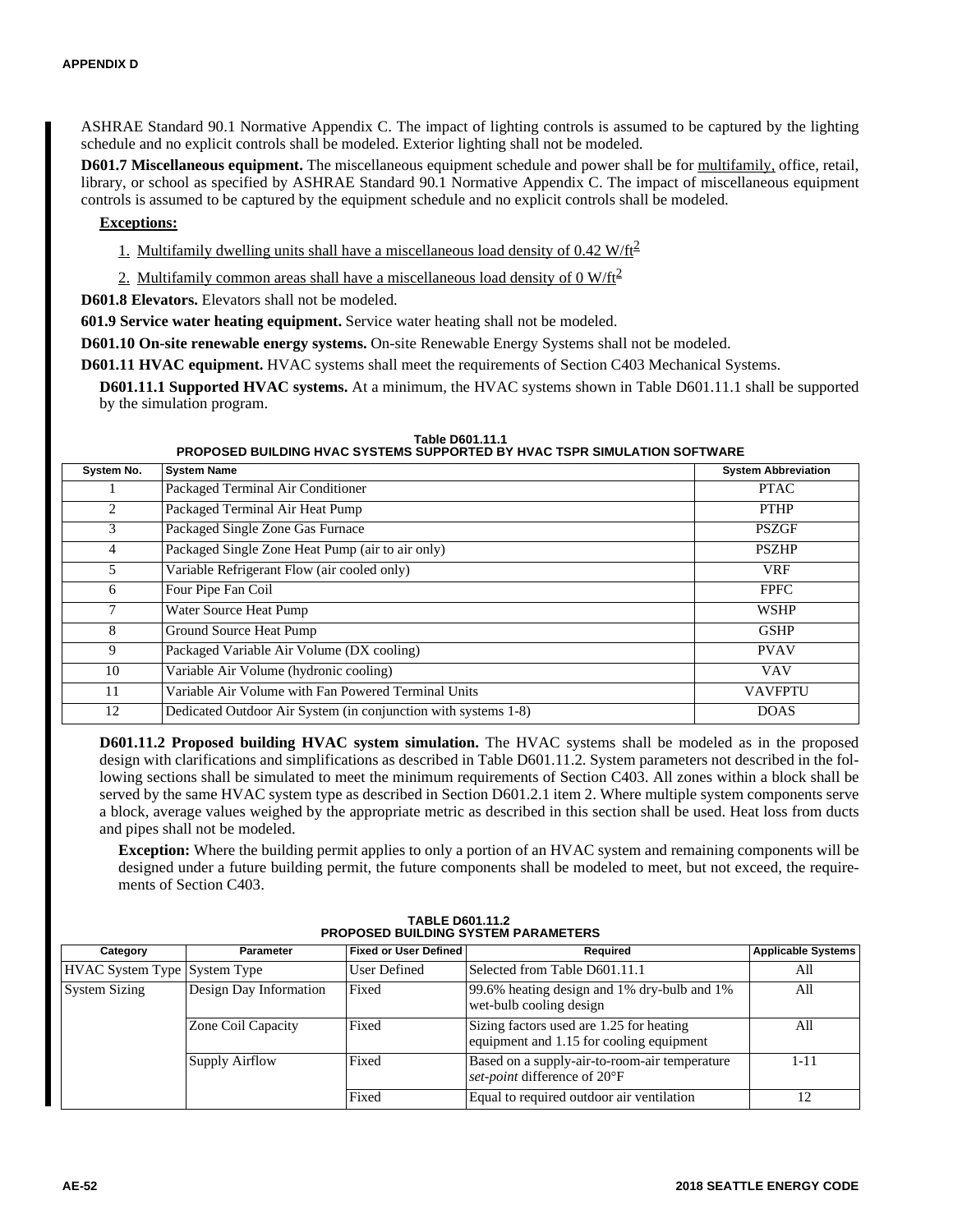| TABLE D601.11.2-continued                  |
|--------------------------------------------|
| <b>PROPOSED BUILDING SYSTEM PARAMETERS</b> |

| Category                                | Parameter                                                   | <b>Fixed or User Defined</b> | Required                                                                                                                                       | <b>Applicable Systems</b>         |
|-----------------------------------------|-------------------------------------------------------------|------------------------------|------------------------------------------------------------------------------------------------------------------------------------------------|-----------------------------------|
| <b>Outdoor Ventilation</b><br>Air       | <b>Outdoor Ventilation Air</b><br><b>Flow Rate</b>          | Fixed                        | As specified in ASHRAE Standard 90.1<br>Normative Appendix C, adjusted for proposed<br>DCV control                                             | All                               |
| <b>System Operation</b>                 | Space temperature Set<br>points                             | Fixed                        | As specified in ASHRAE Standard 90.1<br>Normative Appendix C, except multifamily<br>which shall use 68°F heating and 76°F cooling<br>setpoints | $1 - 11$                          |
|                                         | Fan Operation - Occupied                                    | <b>User Defined</b>          | Runs continuously during occupied hours or<br>cycled to meet load                                                                              | $1 - 11$                          |
|                                         | Fan Operation - Occupied                                    | Fixed                        | Fan runs continuously during occupied hours                                                                                                    | 12                                |
|                                         | Fan Operation - Night<br>Cycle                              | Fixed                        | Fan cycles on to meet setback temperatures                                                                                                     | $1 - 11$                          |
| Packaged Equipment<br>Efficiency        | DX Cooling Efficiency                                       | <b>User Defined</b>          | Cooling COP without fan energy calculated in<br>accordance with ASHRAE Standard 90.1 Section<br>$11.5.2c^{b}$                                  | 1, 2, 3, 4, 5, 7, 8,<br>9, 11, 12 |
|                                         | Heat Pump Efficiency                                        | <b>User Defined</b>          | Heating COP without fan energy calculated in<br>accordance with ASHRAE Standard 90.1 Section<br>$11.5.2c$ .                                    | 2, 4, 5, 7, 8                     |
|                                         | Furnace Efficiency                                          | <b>User Defined</b>          | Furnace thermal efficiency <sup>c</sup>                                                                                                        | 3, 11                             |
| <b>Heat Pump</b><br>Supplemental Heat   | Control                                                     | Fixed                        | Supplemental electric heat locked out above<br>40°F. Runs In conjunction with compressor<br>between 40°F and 0°F.                              | $\overline{2,4}$                  |
| <b>System Fan Power</b>                 | Design Fan Power<br>$(W/\text{cfm})$                        | <b>User Defined</b>          | Input electric power for all fans in required to<br>operate at fan system design conditions divided<br>by the supply airflow rate              | All                               |
|                                         | Single Zone System Fan<br>Power During Dead band<br>(W/cfm) | <b>User Defined</b>          | W/cfm during dead band for VAV or multispeed<br>single zone fans                                                                               | 3, 4, 5, 6, 7, 8                  |
| Variable Air<br>Volume Systems          | Part Load Fan Controls                                      | <b>User Defined</b>          | VFD included. User specifies presence of static<br>pressure reset.                                                                             | 9, 10, 11                         |
|                                         | Supply Air Temperature<br>Controls                          | User defined                 | If not SAT reset constant at 55°F. SAT reset<br>results in 60°F SAT during low load conditions                                                 | 9, 10, 11                         |
|                                         | Minimum Terminal Unit<br>airflow percentage                 | <b>User Defined</b>          | Average minimum terminal unit airflow<br>percentage for block weighted by cfm                                                                  | 9, 10, 11                         |
|                                         | <b>Terminal Unit Heating</b><br>Source                      | <b>User Defined</b>          | Electric or hydronic                                                                                                                           | 9, 10, 11                         |
|                                         | Fan Powered Terminal<br>Unit (FPTU) Type                    | <b>User Defined</b>          | Series or parallel FPTU                                                                                                                        | 11                                |
|                                         | Parallel FPTU Fan                                           | Fixed                        | Sized for 50% peak primary air at 0.35 W/cfm                                                                                                   | 11                                |
|                                         | Series FPTU Fan                                             | Fixed                        | Sized for 50% peak primary air at 0.35 W/cfm                                                                                                   | 11                                |
| Economizer                              | <b>Economizer Presence</b>                                  | <b>User Defined</b>          | Yes or No                                                                                                                                      | 3, 4, 9, 10, 11                   |
|                                         | Economizer ((High Limit))<br><b>Control Type</b>            | Fixed                        | ((75°F fixed)) Differential dry-bulb                                                                                                           | 3, 4, 9, 10, 11                   |
| <b>Energy Recovery</b>                  | Sensible Effectiveness                                      | <b>User Defined</b>          | Heat exchanger sensible effectiveness at design<br>heating and cooling conditions                                                              | 3, 4, 9, 10, 11, 12               |
|                                         | <b>Latent Effectiveness</b>                                 | User Defined                 | Heat exchanger latent effectiveness at design<br>heating and cooling conditions                                                                | 3, 4, 9, 10, 11, 12               |
|                                         | <b>Economizer Bypass</b>                                    | User Defined                 | If ERV is bypassed during economizer conditions                                                                                                | 3, 4, 9, 10, 11, 12               |
|                                         | <b>Energy Recovery Temp</b><br>Control                      | <b>User Defined</b>          | If bypass, target supply air temperature                                                                                                       | 3, 4, 9, 10, 11, 12               |
|                                         | Fan Power Reduction<br>during Bypass (W/cfm)                | User Defined                 | If ERV system include bypass, static pressure set<br>point and variable speed fan, fan power can be<br>reduced during economizer conditions    | 3, 4, 9, 10, 11, 12               |
| <b>Demand Controlled</b><br>Ventilation | <b>DCV</b> Application                                      | <b>User Defined</b>          | Percent of block floor area under DCV control                                                                                                  | 3, 4, 9, 10, 11, 12               |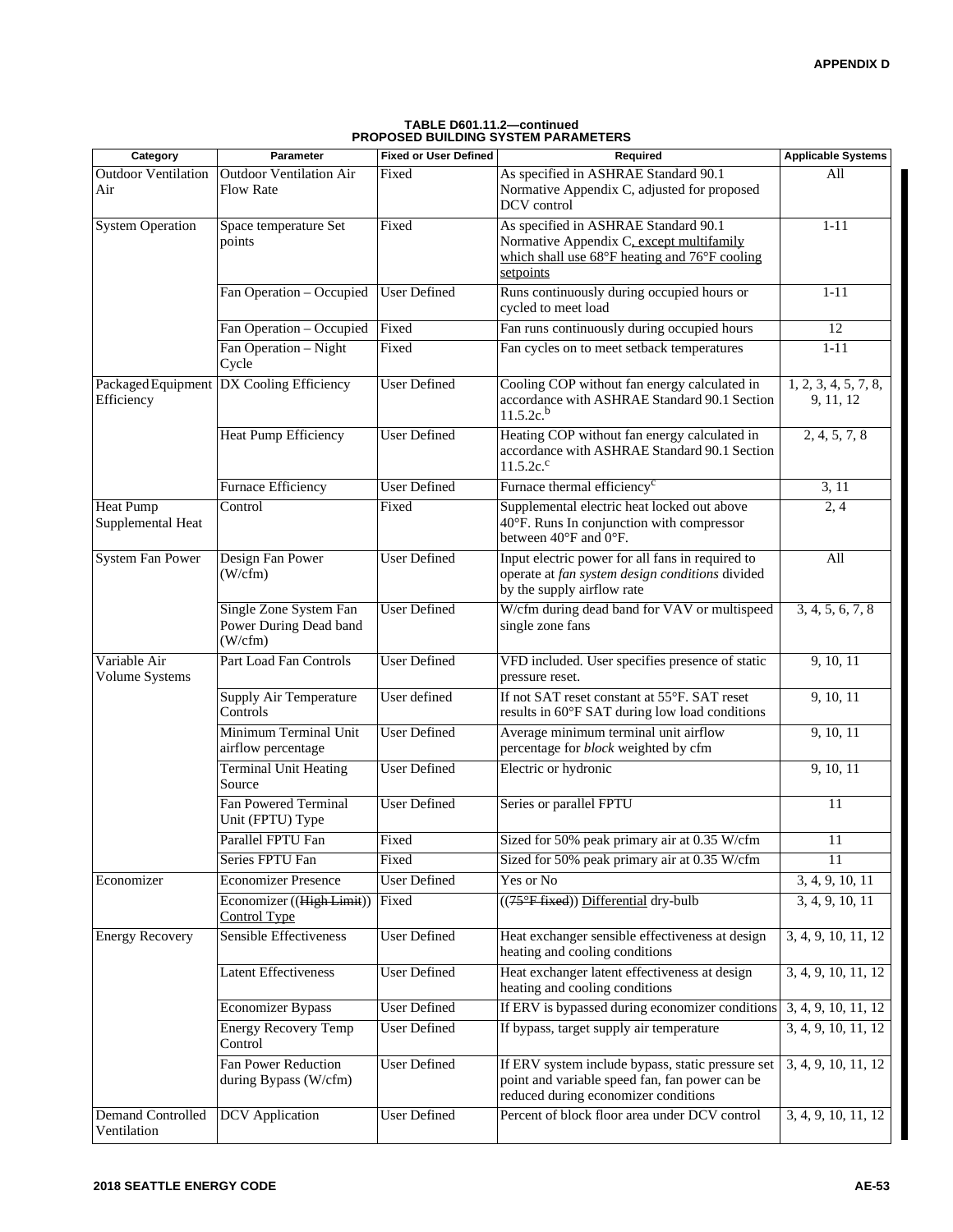| Category                                     | Parameter                                                          | <b>Fixed or User Defined</b> | Required                                                                                                                                                                                                         | <b>Applicable Systems</b> |  |
|----------------------------------------------|--------------------------------------------------------------------|------------------------------|------------------------------------------------------------------------------------------------------------------------------------------------------------------------------------------------------------------|---------------------------|--|
| <b>DOAS</b>                                  | DOAS Fan Power W/cfm                                               | <b>User Defined</b>          | Fan input power in W/cfm of supply airflow <sup>a</sup>                                                                                                                                                          | 12                        |  |
|                                              | <b>DOAS</b> Supplemental<br>Heating and Cooling                    | <b>User Defined</b>          | Heating source, cooling source                                                                                                                                                                                   |                           |  |
|                                              | DOAS Supply Air<br>Temperature Control                             | <b>User Defined</b>          | SAT set point if DOAS includes supplemental<br>heating or cooling and active temperature<br>controls                                                                                                             | 12                        |  |
| <b>Heating Plant</b>                         | Boiler Efficiency <sup>d</sup>                                     | <b>User Defined</b>          | Boiler thermal efficiency                                                                                                                                                                                        | 1, 6, 7, 9, 10,<br>11, 12 |  |
|                                              | <b>Heating Water Pump</b><br>Power (W/gpm)                         | <b>User Defined</b>          | Pump input W/gpm heating water flow                                                                                                                                                                              | 1, 6, 7, 9, 10,<br>11, 12 |  |
|                                              | <b>Heating Water Loop</b><br>Temperature                           | Fixed                        | 180°F supply, 130°F return                                                                                                                                                                                       | 1, 6, 9, 10, 11           |  |
| Chilled Water Plant                          | <b>Chiller Compressor Type</b>                                     | <b>User Defined</b>          | Screw/Scroll, Centrifugal or Reciprocating                                                                                                                                                                       | 6,10, 11, 12              |  |
|                                              | <b>Chiller Condenser Type</b>                                      | <b>User Defined</b>          | Air cooled or water cooled                                                                                                                                                                                       | 6, 10, 11, 12             |  |
|                                              | <b>Chiller Full Load</b><br>Efficiency <sup>d</sup>                | <b>User Defined</b>          | <b>Chiller COP</b>                                                                                                                                                                                               | 6, 10, 11, 12             |  |
|                                              | Chilled Water loop<br>Configuration                                | <b>User Defined</b>          | Variable flow primary only, constant flow<br>primary – variable flow secondary                                                                                                                                   | 6, 10, 11, 12             |  |
|                                              | Chilled Water Pump Power<br>$(W/\text{gpm})$                       | <b>User Defined</b>          | Pump input W/gpm chilled water flow                                                                                                                                                                              | 6, 10, 11, 12             |  |
|                                              | Chilled Water Temperature User Defined<br>Reset Included           |                              | Yes/No                                                                                                                                                                                                           | 6, 10, 11, 12             |  |
|                                              | Chilled Water Temperature Fixed<br>Reset Schedule (if<br>included) |                              | Outdoor air reset: CHW supply temperature of<br>44°F at 80°F outdoor air dry bulb and above,<br>CHW supply temperature of 54°F at 60°F<br>outdoor air dry bulb temperature and below,<br>ramped linearly between |                           |  |
|                                              | <b>Condenser Water Pump</b><br>Power (W/gpm)                       | <b>User Defined</b>          | Pump input W/gpm condenser water flow                                                                                                                                                                            | 6, 7, 8, 9, 10,<br>11, 12 |  |
|                                              | <b>Condenser Water Pump</b><br>Control                             | <b>User Defined</b>          | Constant speed or variable speed                                                                                                                                                                                 | 6, 7, 10, 11, 12          |  |
|                                              | <b>Cooling Tower Efficiency</b>                                    | <b>User Defined</b>          | gpm/hp tower fan                                                                                                                                                                                                 | 6, 10, 11, 12             |  |
| <b>Cooling Tower</b>                         | <b>Cooling Tower Fan</b><br>Control                                | <b>User Defined</b>          | Constant or variable speed                                                                                                                                                                                       | 6, 10, 11, 12             |  |
|                                              | <b>Cooling Tower Approach</b><br>and Range                         | <b>User Defined</b>          | Design cooling tower approach and range<br>temperature                                                                                                                                                           | 6, 10, 11, 12             |  |
| Heat Pump Loop<br><b>Flow Control</b>        | Loop flow and Heat Pump<br><b>Control Valve</b>                    | Fixed                        | Two position Valve with VFD on Pump. Loop<br>flow at 3 gpm/ton                                                                                                                                                   | 7,8                       |  |
| <b>Heat Pump Loop</b><br>Temperature Control |                                                                    | Fixed                        | Set to maintain temperature between 50°F and<br>$70^{\circ}$ F                                                                                                                                                   | 7                         |  |
| <b>GLHP</b> Well Field                       |                                                                    | Fixed                        | Bore depth $= 250'$                                                                                                                                                                                              | 8                         |  |
|                                              |                                                                    |                              | Bore length 200'/ton for greater of cooling or<br>heating load                                                                                                                                                   |                           |  |
|                                              |                                                                    |                              | Bore spacing $= 15'$                                                                                                                                                                                             |                           |  |
|                                              |                                                                    |                              | Bore diameter $= 5"$                                                                                                                                                                                             |                           |  |
|                                              |                                                                    |                              | 3/4" Polyethylene pipe                                                                                                                                                                                           |                           |  |
|                                              |                                                                    |                              | Ground and grout conductivity $=$                                                                                                                                                                                |                           |  |
|                                              |                                                                    |                              | $4.8$ Btu-in/h-ft <sup>2</sup> - $\mathrm{P}$ F                                                                                                                                                                  |                           |  |

### **TABLE D601.11.2—continued PROPOSED BUILDING SYSTEM PARAMETERS**

a. Where multiple fan systems serve a single block, fan power is based on weighted average using on supply air cfm.

b. Where multiple cooling systems serve a single block, COP is based on a weighted average using cooling capacity.

c. Where multiple heating systems serve a single block, thermal efficiency or heating COP is based on a weighted average using heating capacity.

d. Where multiple boilers or chillers serve a heating water or chilled water loop, efficiency is based on a weighted average for using heating or cooling capacity.

**D602 Simulation of the standard reference design.** The *standard reference design* shall be configured and analyzed as specified in this section.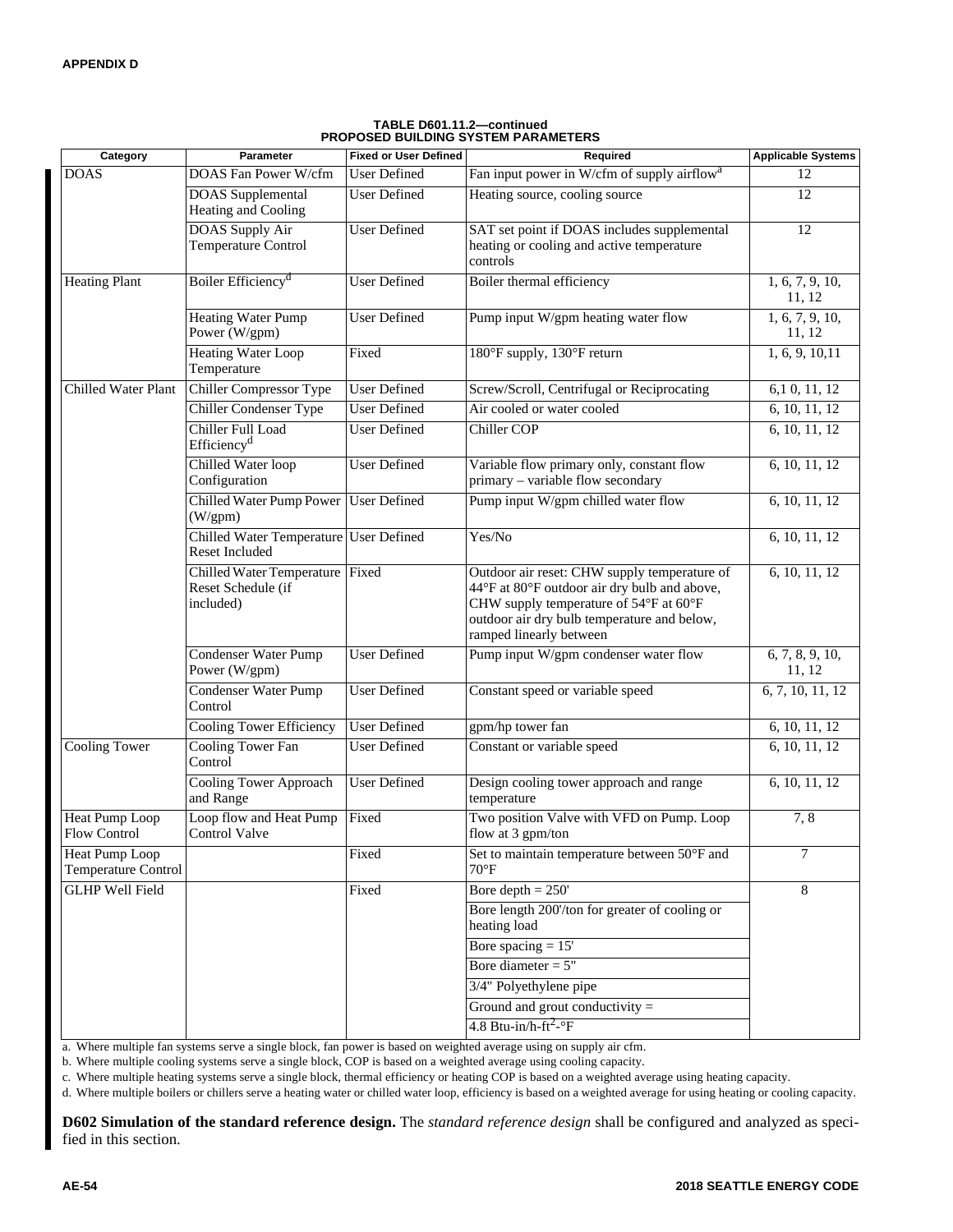**D602.1 Utility rates.** Same as proposed.

**D602.2 Blocks.** Same as proposed.

**D602.3 Thermal zoning.** Same as proposed.

**D602.4 Occupancy type, schedule, density, and heat gain.** Same as proposed.

**D602.5 Envelope components.** Same as proposed.

**D602.6 Lighting.** Same as proposed.

**D602.7 Miscellaneous equipment.** Same as proposed.

**D602.8 Elevators.** Not modeled. Same as proposed.

**D602.9 Service water heating equipment.** Not modeled. Same as proposed.

**D602.10 On-site renewable energy systems.** Not modeled. Same as proposed.

**D602.11 HVAC equipment.** The *standard reference design* HVAC equipment consists of separate space conditioning systems and dedicated outside air systems as described in Table D602.11 for the appropriate building occupancies.

| Parameter                                     | <b>Building Type</b>                                                 |                                         |                                         |                                         |                                         |  |  |
|-----------------------------------------------|----------------------------------------------------------------------|-----------------------------------------|-----------------------------------------|-----------------------------------------|-----------------------------------------|--|--|
|                                               | Small Office and Libraries <sup>a</sup><br>Large Office <sup>a</sup> |                                         | Retail                                  | School                                  | <b>Multifamily</b>                      |  |  |
| <b>System Type</b>                            | <b>Water-source</b><br><b>Heat Pump</b>                              | Packaged air-source<br><b>Heat Pump</b> | Packaged air-source<br><b>Heat Pump</b> | Packaged air-source<br><b>Heat Pump</b> | Packaged air-source<br><b>Heat Pump</b> |  |  |
| Fan control <sup>b</sup>                      | Cycle on load                                                        | Cycle on load                           | Cycle on load                           | Cycle on load                           | Cycle on load                           |  |  |
| Space condition fan power (W/cfm)             | 0.528                                                                | 0.528                                   | 0.522                                   | 0.528                                   | 0.528                                   |  |  |
| Heating/Cooling sizing factor <sup>c</sup>    | 1.25/1.15                                                            | 1.25/1.15                               | 1.25/1.15                               | 1.25/1.15                               | 1.25/1.15                               |  |  |
| Supplemental heating availability             | <b>NA</b>                                                            | $<$ 40°F                                | $<$ 40°F                                | $<$ 40°F                                | $<$ 40°F                                |  |  |
| Modeled cooling COP (Net of fan) <sup>d</sup> | 4.46                                                                 | 3.83                                    | 4.25                                    | 3.83                                    | 3.83                                    |  |  |
| Modeled heating COP (Net of fan) <sup>d</sup> | 4.61                                                                 | 3.81                                    | 3.57                                    | 3.81                                    | 3.86                                    |  |  |
| Cooling Source                                | DX (heat pump)                                                       | $DX$ (heat pump)                        | $DX$ (heat pump)                        | DX (heat pump)                          | DX (heat pump)                          |  |  |
| Heat source                                   | Heat Pump                                                            | Heat Pump                               | Heat Pump                               | Heat Pump                               | Heat Pump                               |  |  |
| OSA Economizer <sup>e</sup>                   | N <sub>o</sub>                                                       | No                                      | Yes                                     | Yes                                     | Yes                                     |  |  |
| Occupied ventilation source <sup>f</sup>      | <b>DOAS</b>                                                          | <b>DOAS</b>                             | <b>DOAS</b>                             | <b>DOAS</b>                             | <b>DOAS</b>                             |  |  |
| DOAS Fan Power (W/cfm of<br>outside air)      | 0.819                                                                | 0.819                                   | 0.730                                   | 0.742                                   | 0.78                                    |  |  |
| DOAS temperature control <sup>g, h</sup>      | <b>Bypass</b>                                                        | Wild                                    | <b>Bypass</b>                           | <b>Bypass</b>                           | Wild                                    |  |  |
| ERV efficiency (sensible only)                | 70%                                                                  | 70%                                     | 70%                                     | 70%                                     | 70%                                     |  |  |
| <b>WSHP Loop Heat Rejection</b>               | Cooling Tower <sup>1</sup>                                           | <b>NA</b>                               | <b>NA</b>                               | NA                                      | <b>NA</b>                               |  |  |
| <b>WSHP Loop Heat Source</b>                  | Gas Boiler <sup>J</sup>                                              | NA                                      | <b>NA</b>                               | <b>NA</b>                               | <b>NA</b>                               |  |  |
| WSHP Loop Temperature Control <sup>k</sup>    | $50^{\circ}$ F to $70^{\circ}$ F                                     | <b>NA</b>                               | <b>NA</b>                               | <b>NA</b>                               | NA                                      |  |  |
| WSHP circulation Pump W/gpm                   | 16                                                                   | <b>NA</b>                               | <b>NA</b>                               | <b>NA</b>                               | NA                                      |  |  |
| WSHP Loop Pumping Control <sup>m</sup>        | HP Valves $&$<br>pump VSD                                            | <b>NA</b>                               | <b>NA</b>                               | <b>NA</b>                               | <b>NA</b>                               |  |  |

**TABLE D602.11 STANDARD REFERENCE DESIGN HVAC SYSTEMS**

a. Offices  $\langle 50,000 \text{ ft}^2 \rangle$  use "Small Office" parameters; otherwise use "Large Office" parameters.

b. Space conditioning system shall cycle on to meet heating and cooling set point schedules as specified in ASHRAE Standard 90.1 Normative Appendix C. One space conditioning system is modeled in each zone. Conditioning system fan operation is not necessary for ventilation delivery.

c. The equipment capacities (i.e. system coil capacities) for the *standard reference design* building design shall be based on design day sizing runs and shall be oversized by 15% for cooling and 25% for heating.

d. COPs shown are direct heating or cooling performance and do not include fan energy use. See 90.1 appendix G (G3.1.2.1) for separation of fan from COP in packaged equipment for units where the efficiency rating includes fan energy (e.g., SEER, EER, HSPF, COP).

e. Economizer on space conditioning systems shall be simulated when outdoor air conditions allow free cooling. Economizer high limit shall be based on differential dry-bulb control. DOAS system continues to operate during economizer mode.

f. Airflow equal to the outside air ventilation requirements is supplied and exhausted through a separate DOAS system including a supply fan, exhaust fan, and sensible only heat exchanger. No additional heating or cooling shall be provided by the DOAS. A single DOAS system will be provided for each *block.* The DOAS supply and return fans shall run whenever the HVAC system is scheduled to operate in accordance with ASHRAE Standard 90.1 Normative Appendix C.

"Wild" DOAS control indicates no active control of the supply air temperature leaving the DOAS system. Temperature will fluctuate based only on entering and leaving conditions and the effectiveness of ERV.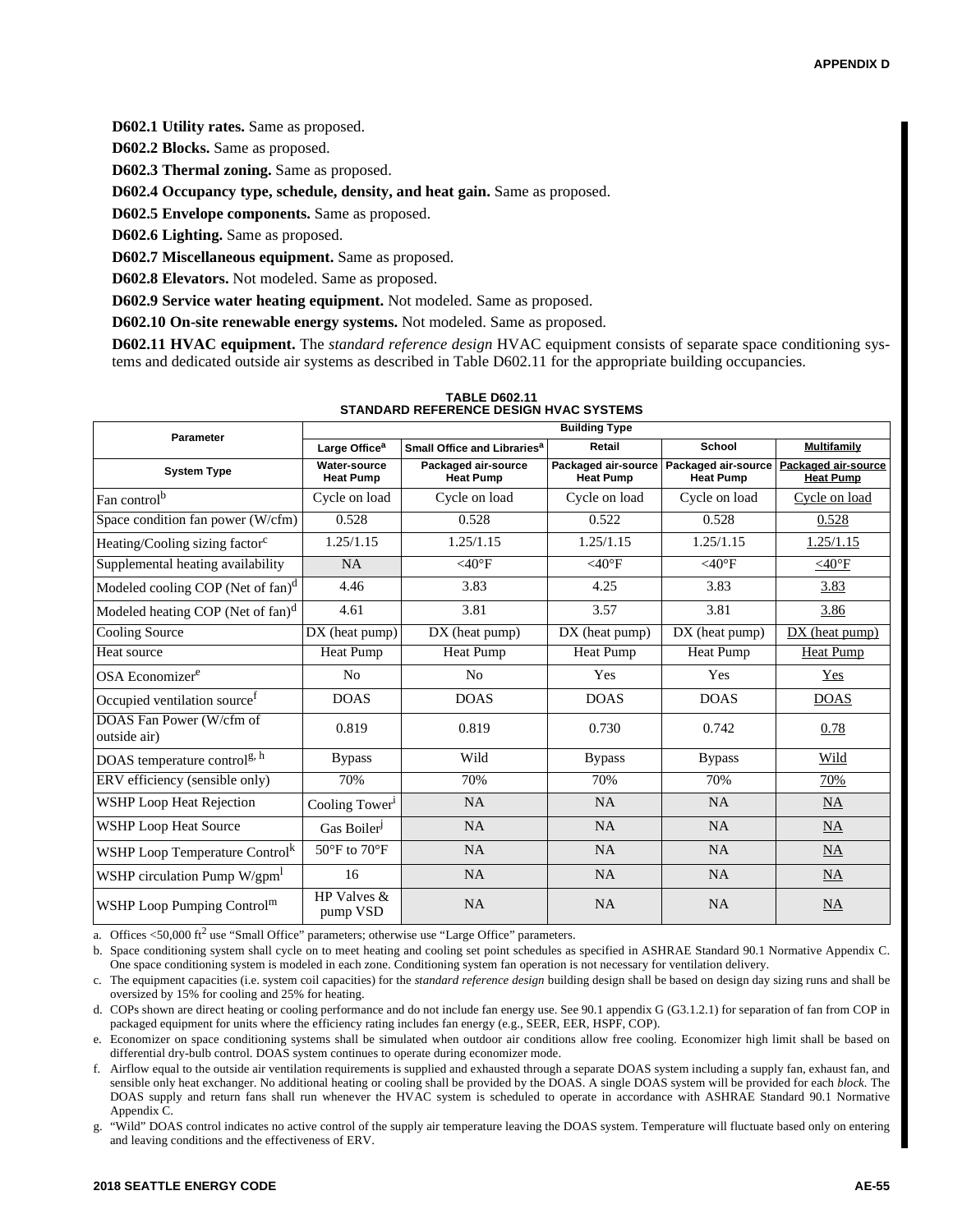- h. "Bypass" DOAS control includes modulating dampers to bypass ERV with the intent to maintain supply air temperature at a maximum of 60°F when outside air is below 75°F. Once outside air is above 75°F bypass dampers will be fully closed.
- i. Includes a single axial fan cooling tower with variable-speed fans at 40.2 gpm/hp, sized for an approach of 10°F and a range of 10°F.
- j. Includes a single natural draft boiler with  $80\%$  E<sub>t</sub>.
- k. Loop boiler and heat rejection shall be controlled to maintain loop temperature entering heat pumps between 50°F and 70°F.
- l. Pump motor input power shall be 16 W/gpm.
- m. Loop flow shall be variable with variable speed drive pump and unit fluid flow shutoff at each heat pump when its compressor cycles off.